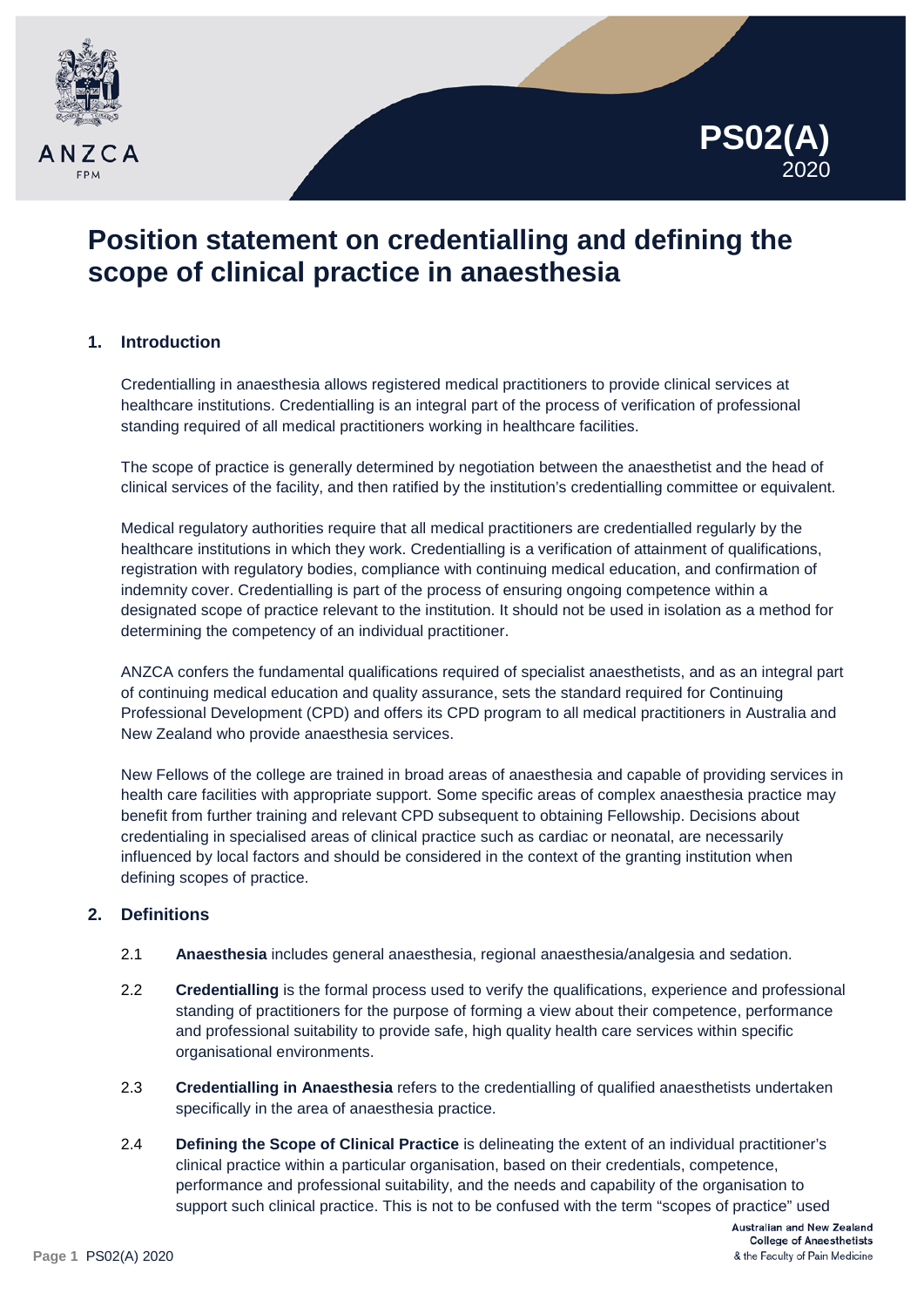by the Medical Council of New Zealand to differentiate between general, vocational and special purpose scopes under the HPCAA (2003) NZ legislation.

#### **3. Purpose**

Processes of credentialling and defining the scope of clinical practice depend for their effectiveness on strong links between health care organisations, regulatory authorities and professional bodies. The purpose of this statement is two-fold:

- 3.1 to assist Fellows acting on credentialling committees and healthcare facilities to ensure that such processes are structured, fair, transparent, and focused on clinical abilities.
- 3.2 to assist healthcare institutions with the development of those processes pertinent to medical practitioners providing anaesthesia services.

#### **4. Scope**

This document is intended to apply to all healthcare facilities credentialling and defining the scope of clinical practice for medical practitioners providing anaesthesia services, and to those Fellows acting on these credentialling committees.

It is not intended to apply to Specialist Pain Medicine Physicians, nor is it intended to apply to anaesthetists in non-clinical practice such as research or education.

## **5. Qualifications in anaesthesia**

Anaesthesia should be practised by specialist anaesthetists and/or trainees, or other medical staff supervised as described in *Training in anaesthesia leading to FANZCA, and accreditation of facilities to deliver this curriculum, Regulation 37*. It is recognised that in some healthcare institutions, specialist anaesthetists may not be available or present in sufficient numbers to provide a complete service. Under such circumstances Medical Officers who have undergone approved training for provision of anaesthesia may be the anaesthesia service providers. They must be able to demonstrate ongoing participation in an approved Continuing Professional Development / Maintenance of Professional Standards program relevant to their scope of practice in anaesthesia (see RACGP and ACCRM documents as referenced at the end of this document). In all situations, staff should be aware of the provisions of *PS57(A) Position statement on duties of specialist anaesthetists*.

## **6. Credentialling committee**

The process of credentialling and defining the scope of clinical practice should be performed by a committee appointed by the institution, must be fair, transparent, legally robust and consistent within institutions. Committee members must have sufficient working knowledge about the practice of anaesthesia to be able to advise on suitability of applicants.

When credentialling anaesthetists is undertaken, the committee should have representative member(s) from anaesthesia (normally holding FANZCA or with vocational registration in anaesthesia in New Zealand) in addition to other relevant clinical divisions of the healthcare facility.

The committee must comply with all relevant legal requirements and must conduct itself according to the rules of natural justice, without conflicts of interest or bias. Any potential conflict of interest in credentialling committee members must be declared and appropriately mitigated, such as by engaging anaesthetist representation external to the institution.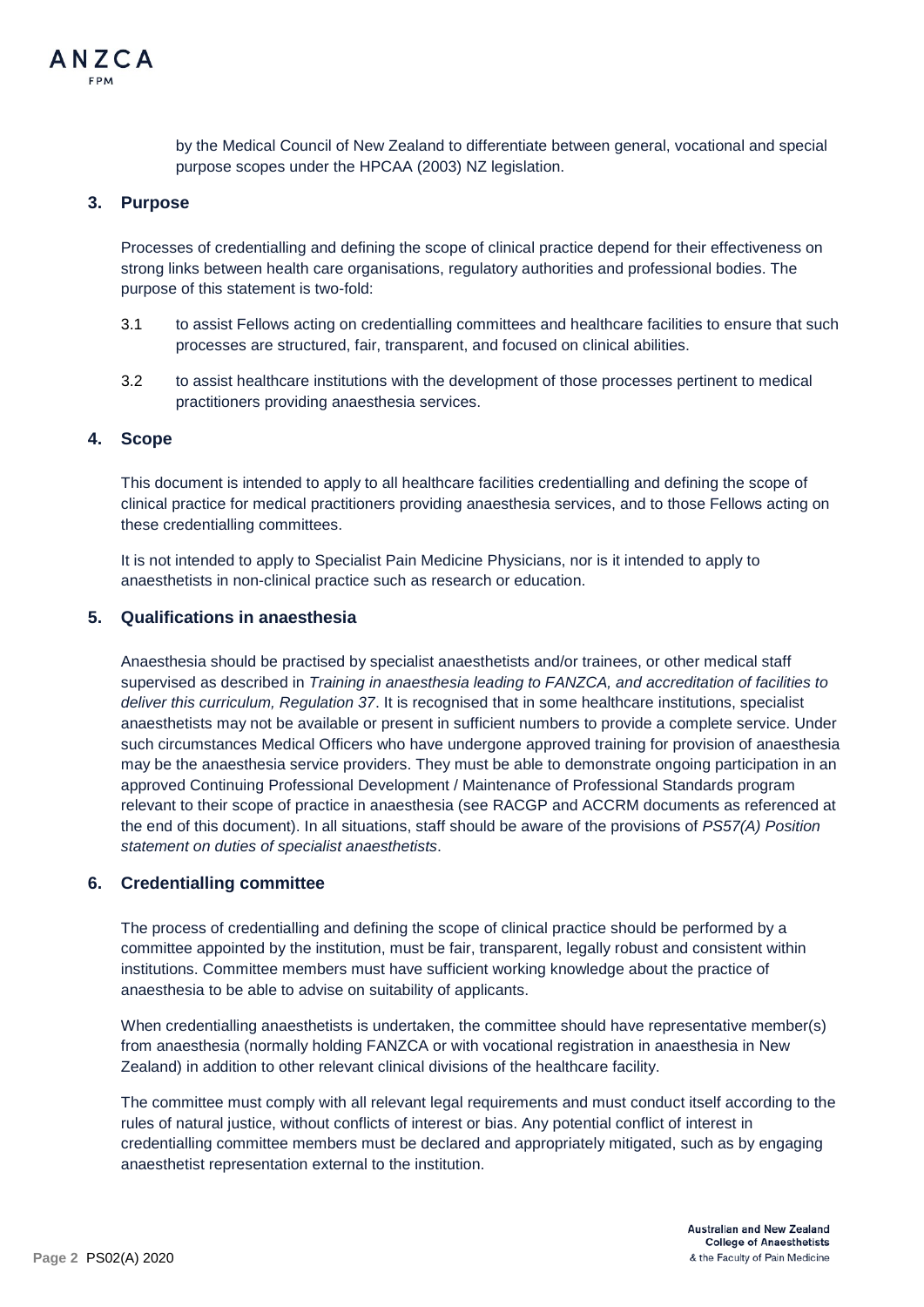

# **7. Processes for credentialling**

The following processes are suggested for the operation of credentialling committees:

- 7.1 Except where there is prior agreement between healthcare institutions, credentialling should be unique to the granting institution.
- 7.2 Even where there is mutual recognition of a practitioner's credentials, work at each individual institution requires the definition of the scope of clinical practice suitable to that site as part of the process.
- 7.3 The process and requirements for credentialling should be determined prospectively by each healthcare institution. If changes are made, all staff must be advised, together with a date from which the new or altered requirement(s) will apply.
- 7.4 Credentialling and scope of clinical practice should be approved for a specified time, requiring periodic reapplication for credentialling.
- 7.5 Applicants should be provided with a written statement of credentialling detailing the process followed, and this may be used for their professional needs. Before any final decision of a credentialling committee anaesthetists must have the opportunity to comment on matters related to their credentialling.
- 7.6 Determination of the scope of clinical practice should be a robust and transparent process in which specific inclusions or exclusions are made according to evidence of the individual's training, experience and performance, and the institution's resources and requirements.
- 7.7 Scope of clinical practice for individual practitioners should be reviewed regularly and adjusted according to the abilities of the anaesthetist and the capacity and needs of the institution. Limitations set on any individual's scope of practice due to changes in the capacity or requirements of the institution are not relevant to the individual's practice and are clearly not relevant to applications for practice elsewhere. Formal documentation of the clinician's scope of clinical practice should be provided to the clinician. Updated documentation should be provided if the scope of practice is changed for any reason.
- 7.8 The organisation, with advice from the relevant clinical leader and/or the relevant committee, should establish:
	- 7.8.1 criteria for the position.
	- 7.8.2 a policy on credential verification.
	- 7.8.3 a policy on indemnity insurance requirements.
	- 7.8.4 information required from applicants. This may include details of professional history (including education and training, registration, employment, teaching and research); clinical experience; compliance with relevant CPD requirements; declaration of matters relevant to deliberation of the committee (including previous or existing limitations on practice, presence of any physical or mental condition or substance abuse problem that could affect their ability to practise safely and competently); satisfactory references; criminal history and working with children checks.
	- 7.8.5 processes for temporary and/or emergency credentialling.
	- 7.8.6 re-credentialling processes, which may include any or all of the above and may also include a review of performance with evaluation by peers and other staff as determined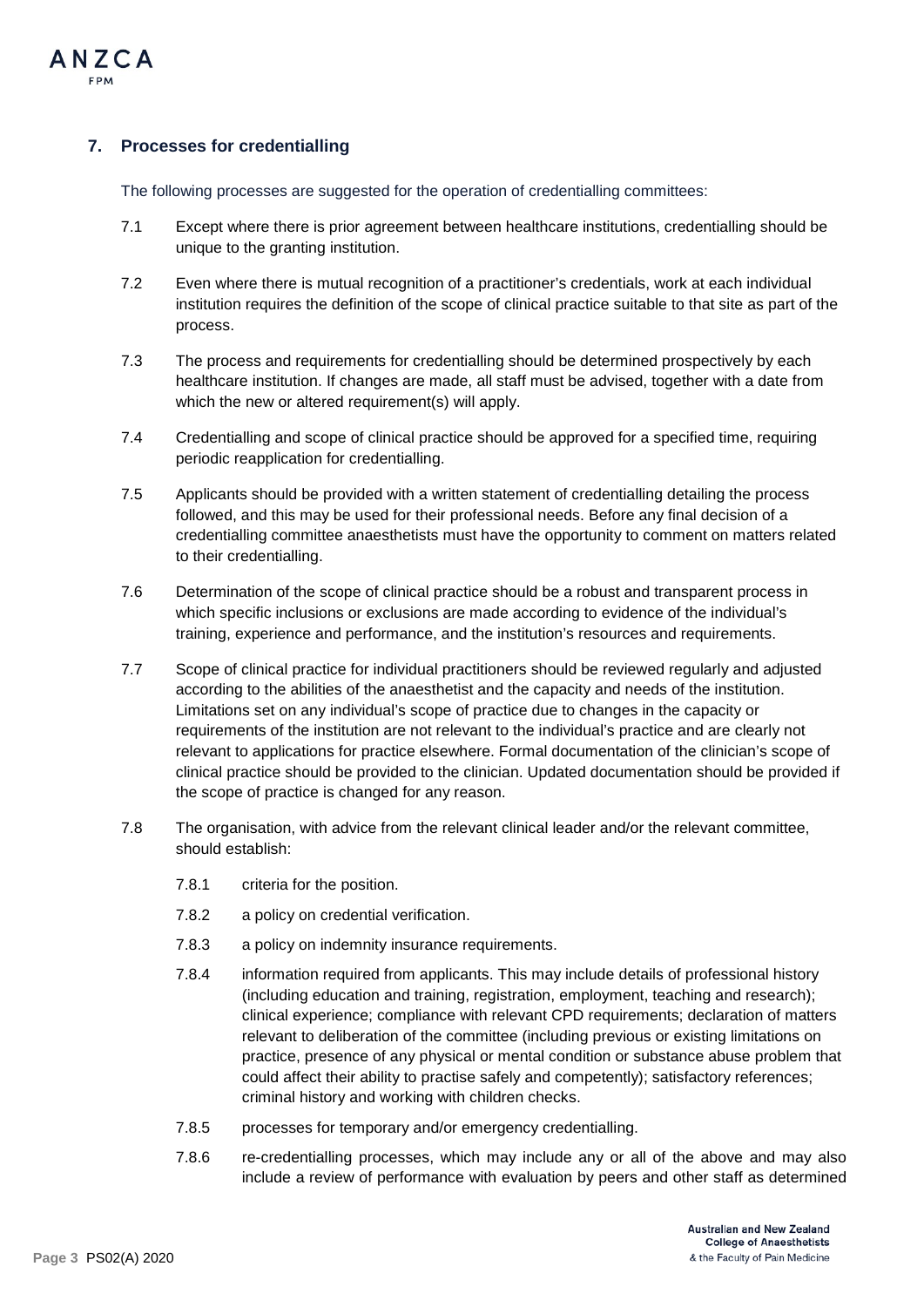

by the committee. Submissions to the committee should be in writing and follow the processes of natural justice.

- 7.8.7 processes for suspension of the right to practise within the organisation.
- 7.8.8 review and reconsideration, and appeals processes.

## **This document is accompanied by a background paper (PS02(A)BP) which provides more detailed information regarding the rationale and interpretation of the Position Statement.**

#### **Related ANZCA documents**

PG29(A) Guideline for the provision of anaesthesia care to children

PS57(A) Position statement on duties of specialist anaesthetists

Regulation 23 Recognition as a specialist in anaesthesia or pain medicine; and eligibility for admission to fellowship by assessment for specialist international medical graduates (SIMGS)

Regulation 37 Training in anaesthesia leading to FANZCA, and accreditation of facilities to deliver this curriculum

#### **Further reading**

Maintenance of Professional Standards (MOPS) reporting from the Australian College of Rural & Remote Medicine. From: [https://www.acrrm.org.au/continuing-development/professional-development](https://www.acrrm.org.au/continuing-development/professional-development-requirements/professional-standards-program-mops)[requirements/professional-standards-program-mops.](https://www.acrrm.org.au/continuing-development/professional-development-requirements/professional-standards-program-mops) Accessed 02 November 2018.

JCCA Continuing Professional Development Handbook 2017-2019. From: [https://www.racgp.org.au/FSDEDEV/media/documents/RACGP/Committees/JCCA-continuing-professional](https://www.racgp.org.au/FSDEDEV/media/documents/RACGP/Committees/JCCA-continuing-professional-development-standard-handbook.pdf)[development-standard-handbook.pdf.](https://www.racgp.org.au/FSDEDEV/media/documents/RACGP/Committees/JCCA-continuing-professional-development-standard-handbook.pdf) Accessed 02 November 2018.

*Professional documents of the Australian and New Zealand College of Anaesthetists (ANZCA) are intended to apply wherever anaesthesia is administered and perioperative medicine practised within Australia and New Zealand. It is the responsibility of each practitioner to have express regard to the particular circumstances of*  each case, and the application of these ANZCA documents in each case. It is recognised that there may be *exceptional situations (for example, some emergencies) in which the interests of patients override the requirement for compliance with some or all of these ANZCA documents. Each document is prepared in the context of the entire body of the College's professional documents, and should be interpreted in this way.*

*ANZCA professional documents are reviewed from time to time, and it is the responsibility of each practitioner to ensure that he or she has obtained the current version which is available from the College website [\(www.anzca.edu.au\)](http://www.anzca.edu.au/). The professional documents have been prepared having regard to the information available at the time of their preparation, and practitioners should therefore take into account any information that may have been published or has become available subsequently.*

*Whilst ANZCA endeavours to ensure that its professional documents are as current as possible at the time of their preparation, it takes no responsibility for matters arising from changed circumstances or information or material which may have become available subsequently.*

| Promulgated:              | 1982                               |
|---------------------------|------------------------------------|
| Reviewed:                 | 1988, 1991, 1996, 2001, 2006, 2018 |
| Date of current document: | Feb 2020                           |

*© Copyright 2020 – Australian and New Zealand College of Anaesthetists. All rights reserved.*

*This work is copyright. Apart from any use as permitted under the Copyright Act 1968, no part may be reproduced by any process without prior written permission from ANZCA. Requests and inquiries*